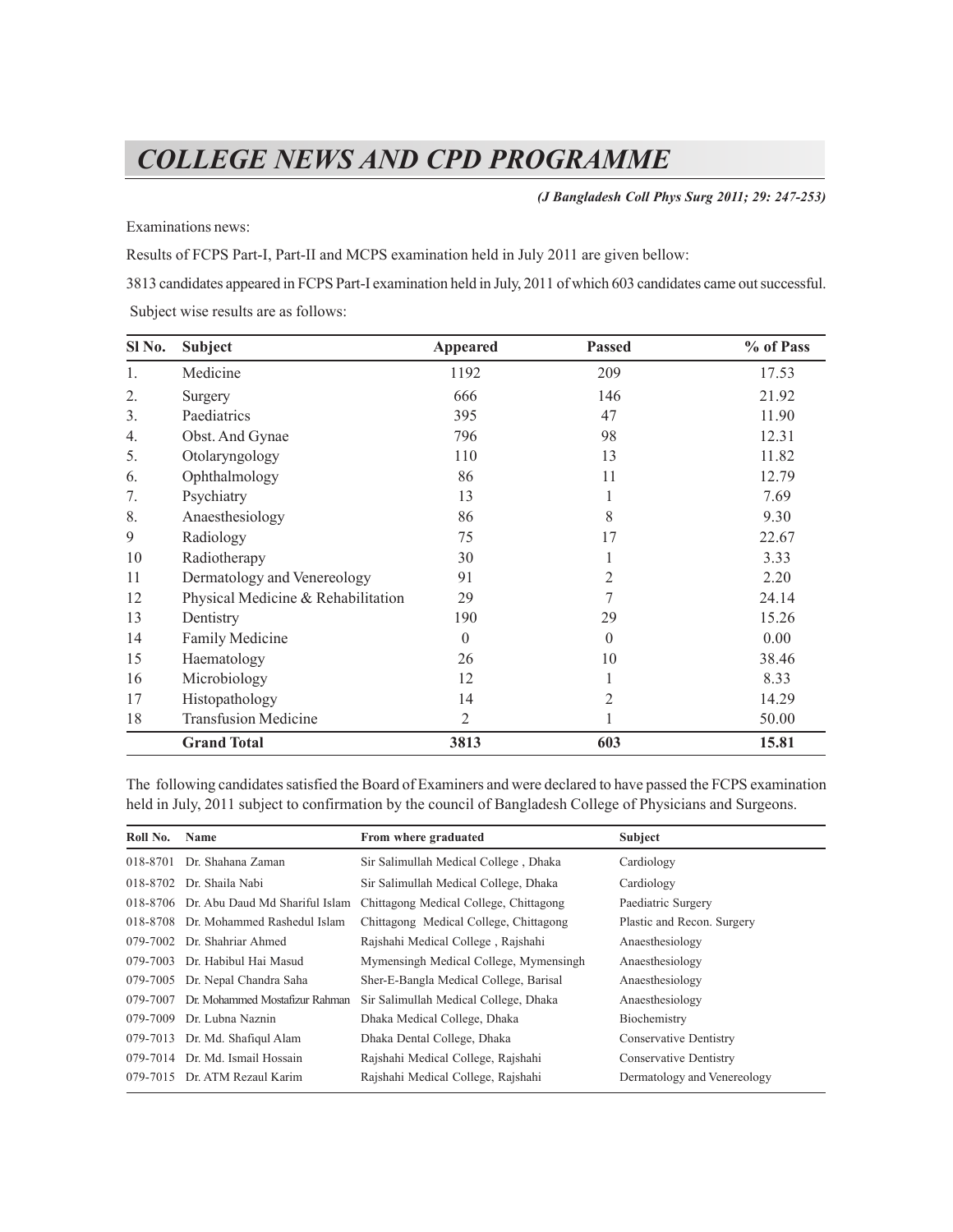| Roll No. | Name                                                                | From where graduated                                                      | Subject                     |
|----------|---------------------------------------------------------------------|---------------------------------------------------------------------------|-----------------------------|
| 079-7020 | Dr. Mohammad Abdullah-Hel Kafi                                      | Dhaka Medical College, Dhaka                                              | Dermatology and Venereology |
|          | 079-7032 Dr. Kismat Ara Islam                                       | Dhaka Medical College, Dhaka                                              | Dermatology and Venereology |
|          | 079-7039 Dr. Abu Reza Sayem Ahamed                                  | Sher-E-Bangla Medical College, Barisal                                    | Dermatology and Venereology |
|          | 079-7042 Dr. Mohammad Niamat Alahi                                  | Dhaka Medical College, Dhaka                                              | Dermatology and Venereology |
|          | 079-4043 Dr. Mst. Moriom Nesa                                       | Rajshahi Medical College, Rajshahi                                        | Dermatology and Venereology |
|          | 079-7050 Dr. Farida Arjuman                                         | Chittagong Medical College, Chittagong                                    | Histopathology              |
|          | 079-7059 Dr. Syed Abul Foez                                         | Mymensingh Medical College, Mymensingh                                    | Medicine                    |
|          | 079-7060 Dr. Sonia Nasreen Ahmad                                    | Bangladesh Medical College, Dhaka                                         | Medicine                    |
|          | 079-7063 Dr. Mohammad Reazul Karim                                  | Sir Salimullah Medical College, Dhaka                                     | Medicine                    |
|          | 079-7073 Dr. Gobinda Chandra Banik                                  | Sir Salimullah Medical College, Dhaka                                     | Medicine                    |
|          | 079-7095 Dr. Md. Amir Hossain                                       | Chittagong Medical College, Chittagong                                    | Medicine                    |
|          | 079-7099 Dr. Prabir Mohan Basak                                     | Rajshahi Medical College, Rajshahi                                        | Medicine                    |
|          | 079-7100 Dr. Md Faridul Islam                                       | Chittagong Medical College, Chittagong                                    | Medicine                    |
|          | 079-7106 Dr. Hasna Fahmima Haque                                    | Rangpur Medical College, Rangpur                                          | Medicine                    |
|          | 079-7107 Dr. Abed Hussain Khan                                      | Jahurul Islam Medical College, Bajitpur                                   | Medicine                    |
|          | 079-7110 Dr. Ashfaque Ahmmed                                        | Rangpur Medical College, Rangpur                                          | Medicine                    |
|          | 079-7111 Dr. A S M Rezaul Karim                                     | Rajshahi Medical College, Rajshahi                                        | Medicine                    |
|          | 079-7118 Dr. Reaz Mahmud Huda                                       | Mymensing Medical College, Mymensing                                      | Medicine                    |
|          | 079-7142 Dr. Mohammad Anwarul Bari                                  | Dhaka Medical College, Dhaka                                              | Medicine                    |
|          | 079-7167 Dr. Mohammad Rafiqul Islam                                 | Mymensing Medical College, Mymensing                                      | Medicine                    |
|          | 079-7174 Dr. Mohiuddin Ahmed                                        | Sir Salimullah Medical College, Dhaka                                     | Medicine                    |
|          | 079-7175 Dr. Mohammad Ala Uddin                                     | Dinajpur Medical College, Dinajpur                                        | Medicine                    |
|          | 079-7178 Dr. Kazi Mohammad Abrar Hasan Dhaka Medical College, Dhaka |                                                                           | Medicine                    |
|          | 079-7182 Dr. Aminur Rahman                                          | MAG Osmani Medical College, Sylhet                                        | Medicine                    |
|          | 079-7183 Dr. Ranjon Kumer Roy                                       | Rangpur Medical College, Rangpur                                          | Medicine                    |
|          | 079-7192 Dr. Mohammad Shaheen Sikder                                | Dhaka Medical College, Dhaka                                              | Medicine                    |
|          |                                                                     | 079-7195 Dr. Mohammad Mosharof Hossain Faridpur Medical College, Faridpur | Medicine                    |
|          | 079-7202 Dr. Mohammad Syedul Islam                                  | MAG Osmani Medical College, Sylhet                                        | Medicine                    |
|          | 079-7207 Dr. Sheikh Khairul Kabir                                   | Dinajpur Medical College, Dinajpur                                        | Medicine                    |
|          | 079-7209 Dr. Mohammad Iqbal Hossain                                 | Dhaka Medical College, Dhaka                                              | Medicine                    |
| 079-7211 |                                                                     | Dr. Al-Muksit Md. Taufiquer Rahman Rangpur Medical College, Rangpur       | Medicine                    |
|          | 079-7223 Dr. Md. Nuruzzaman                                         | Rangpur Medical College, Rangpur                                          | Medicine                    |
|          | 079-7224 Dr. Md. Shahidul Islam                                     | Shahid Ziaur Rahman Medical College, Bogra                                | Medicine                    |
|          | 079-7228 Dr. Md Aynul Islam                                         | Rangpur Medical College, Rangpur                                          | Medicine                    |
|          | 079-7229 Dr. Md Abul Kalam Azad                                     | Rajshahi Medical College, Rajshahi                                        | Medicine                    |
| 079-7239 | Dr. Tapash Saha                                                     | Dhaka Medical College, Dhaka                                              | Medicine                    |
| 079-7253 | Dr. Ummay Fatema Khatun                                             | Chittagong Medical College, Chittagong                                    | Medicine                    |
| 079-7260 | Dr. Mohammad Zaynal Abedin                                          | Comilla Medical College, Comilla                                          | Medicine                    |
| 079-7266 | Dr. Mohammed Gias Uddin                                             | Chittagong Medical College, Chittagong                                    | Medicine                    |
| 079-7269 | Dr. Atia Saeed                                                      | Mymensing Medical College, Mymensing                                      | Medicine                    |
| 079-7272 | Dr. Debasish Kumar Saha                                             | Dhaka Medical College, Dhaka                                              | Medicine                    |
| 079-7274 | Dr. Md Abu Bakar Siddique                                           | Mymensing Medical College, Mymensing                                      | Medicine                    |
| 079-7278 | Dr. Mohammad Murad Hossain                                          | Dhaka Medical College, Dhaka                                              | Medicine                    |
| 079-7279 | Dr. Sabrina Yesmin                                                  | Sir Salimullah Medical College, Dhaka                                     | Medicine                    |
| 079-7282 | Dr. Goutam Kumar Acherjya                                           | Sher-E-Bangla Medical College, Barisal                                    | Medicine                    |
|          |                                                                     | 079-7287 Dr. Muhammad Shaista Ali Khan Rangpur Medical College, Rangpur   | Medicine                    |
|          | 079-7288 Dr. Muhammad Anwarul Kabir                                 | Dhaka Medical College, Dhaka                                              | Medicine                    |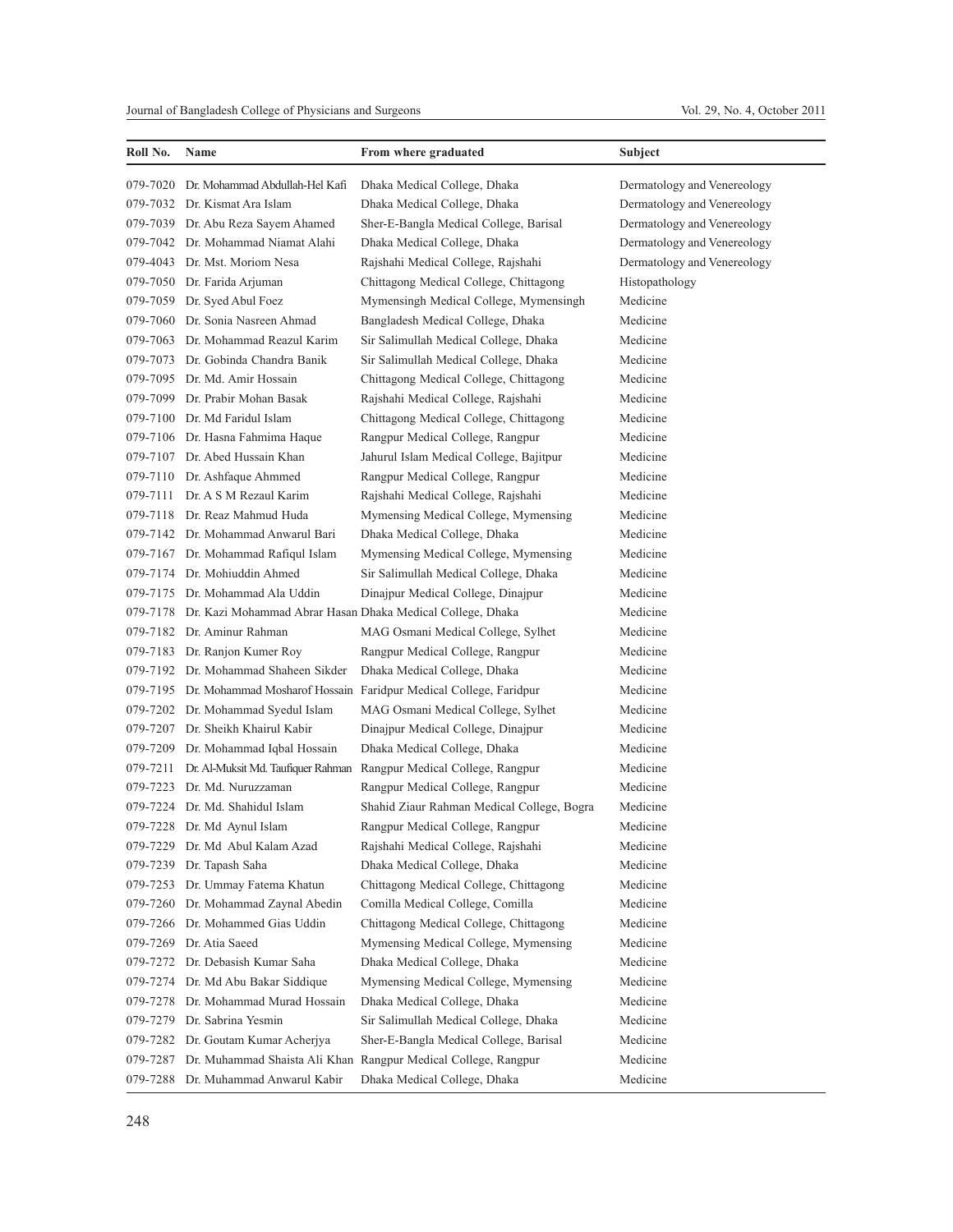#### College News and CPD Programme

| Roll No. | Name<br>From where graduated                                                   |                                            | Subject        |
|----------|--------------------------------------------------------------------------------|--------------------------------------------|----------------|
| 079-7289 | Dr. Abdur Razzaque                                                             | Rangpur Medical College, Rangpur           | Medicine       |
|          | 079-7295 Dr. Mohammad Abul Kalam Azad<br>Sir Salimullah Medical College, Dhaka |                                            | Medicine       |
|          | 079-7300 Dr. Md. Abul Kalam Azad                                               | Dhaka Medical College, Dhaka               | Medicine       |
|          | 079-7312 Dr. Mohammed Abdur Rahim                                              | MAG Osmani Medical College, Sylhet         | Medicine       |
|          | 079-7316 Dr. Mohammad Ahsanul Haque                                            | Rangpur Medical College, Rangpur           | Medicine       |
|          | 079-7317 Dr. Abu noim Muhammad Saifullah                                       | Mymensing Medical College, Mymensing       | Medicine       |
|          | 079-7324 Dr. Mohammad Enamul Karim                                             | Sir Salimullah Medical College, Dhaka      | Medicine       |
|          | 079-7336 Dr. Md. Sarwar Khan                                                   | Sir Salimullah Medical College, Dhaka      | Medicine       |
|          | 079-7337 Dr. Suvash Chandra Vadury                                             | Sir Salimullah Medical College, Dhaka      | Medicine       |
|          | 079-7349 Dr. Mohammad Ashif Rahman                                             | Chittagong Medical College, Chittagong     | Medicine       |
|          | 079-7358 Dr. Mohammad Jahangir Alam Sarker                                     | Faridpur Medical College, Faridpur         | Medicine       |
|          | 079-7365 Dr. Md Rafiqul Islam                                                  | Rajshahi Medical College, Rajshahi         | Medicine       |
|          | 079-7376 Dr. Md. Yasir Arafat                                                  | Chittagong Medical College, Chittagong     | Medicine       |
|          | 079-7387 Dr. Syeda Fahmida Hossain                                             | Dhaka Medical College, Dhaka               | Medicine       |
|          | 079-7388 Dr. Rama Biswas                                                       | Sir Salimullah Medical College, Dhaka      | Medicine       |
|          | 079-7389 Dr. Umma Salma                                                        | Dhaka Medical College, Dhaka               | Medicine       |
|          | 079-7393 Dr. Jishu Deb Nath                                                    | Chittagong Medical College, Chittagong     | Medicine       |
|          | 079-7405 Dr. Khaleda Akter                                                     | Chittagong Medical College, Chittagong     | Obst and Gynae |
|          | 079-7452 Dr. Nayeema Begum                                                     | Sher-E-Bangla Medical College, Barisal     | Obst and Gynae |
|          | 079-7464 Dr. Mowshumi Jahan                                                    | Sir Salimullah Medical College, Dhaka      | Obst and Gynae |
|          | 079-7476 Dr. A. Wahid Uddin                                                    | Rajshahi Medical College, Rajshahi         | Obst and Gynae |
|          | 079-7479 Dr. Raihana Amin                                                      | Mymensing Medical College, Mymensing       | Obst and Gynae |
|          | 079-7506 Dr. Mina Rani Debi                                                    | Rangpur Medical College, Rangpur           | Obst and Gynae |
|          | 079-7534 Dr. Afroza                                                            | Community Based Medical College, Mymensing | Obst and Gynae |
|          | 079-7554 Dr. Ayesha Beg                                                        | Dhaka Medical College, Dhaka               | Obst and Gynae |
|          | 079-7568 Dr. Fatheha Ferdous                                                   | Comilla Medical College, Comilla           | Obst and Gynae |
|          | 079-7570 Dr. Housneara begum                                                   | Mymensing Medical College, Mymensing       | Obst and Gynae |
|          | 079-7580 Dr. Parveen Akter                                                     | Chittagong Medical College, Chittagong     | Obst and Gynae |
|          | 079-7588 Dr. Rowshan Ara Begum                                                 | Dhaka Medical College, Dhaka               | Obst and Gynae |
|          | 079-7589 Dr. Farzana Rashid                                                    | Mymensing Medical College, Mymensing       | Obst and Gynae |
|          | 079-7601 Dr. Simla Aftab Shaon                                                 | Mymensing Medical College, Mymensing       | Obst and Gynae |
|          | 079-7604 Dr. Ebana Begum                                                       | MAG Osmani Medical College, Sylhet         | Obst and Gynae |
| 079-7611 | Dr. Farzana Islam                                                              | Rangpur Medical College, Rangpur           | Obst and Gynae |
|          | 079-7612 Dr. Lubna Yasmin                                                      | Sir Salimullah Medical College, Dhaka      | Obst and Gynae |
|          | 079-7613 Dr. Sabrina Ahmed                                                     | Sir Salimullah Medical College, Dhaka      | Obst and Gynae |
| 079-7648 | Dr. Khandaker Shehneela Tasmin                                                 | Mymensing Medical College, Mymensing       | Obst and Gynae |
| 079-7650 | Dr. Kazi Mobina Akhtar                                                         | Rajshahi Medical College, Rajshahi         | Obst and Gynae |
| 079-7663 | Dr. Tanzima Siddiquah                                                          | Dhaka Medical College, Dhaka               | Obst and Gynae |
| 079-7690 | Dr. Sabita Dhar                                                                | MAG Osmani Medical College, Sylhet         | Obst and Gynae |
| 079-7754 | Dr. Monowara Begum                                                             | Rajshahi Medical College, Rajshahi         | Obst and Gynae |
| 079-7781 | Dr. Sharmin Siddika                                                            | North-East Medical College, Sylhet         | Obst and Gynae |
| 079-7825 | Dr. Munjura Akhtar                                                             | Sir Salimullah Medical College, Dhaka      | Obst and Gynae |
|          | 079-7830 Dr. Afroza Siddiqua                                                   | Rangpur Medical College, Rangpur           | Obst and Gynae |
|          | 079-7845 Dr. Alpana Adhikary                                                   | Sher-E-Bangla Medical College, Barisal     | Obst and Gynae |
| 079-7847 | Dr. Mamata Manjari                                                             | Sir Salimullah Medical College, Dhaka      | Obst and Gynae |
| 079-7849 | Dr. Kanchan Sarker                                                             | Dhaka Medical College, Dhaka               | Obst and Gynae |
| 079-7851 | Dr. Sheikh Abdul Moktad                                                        | Rangpur Medical College, Rangpur           | Ophthalmology  |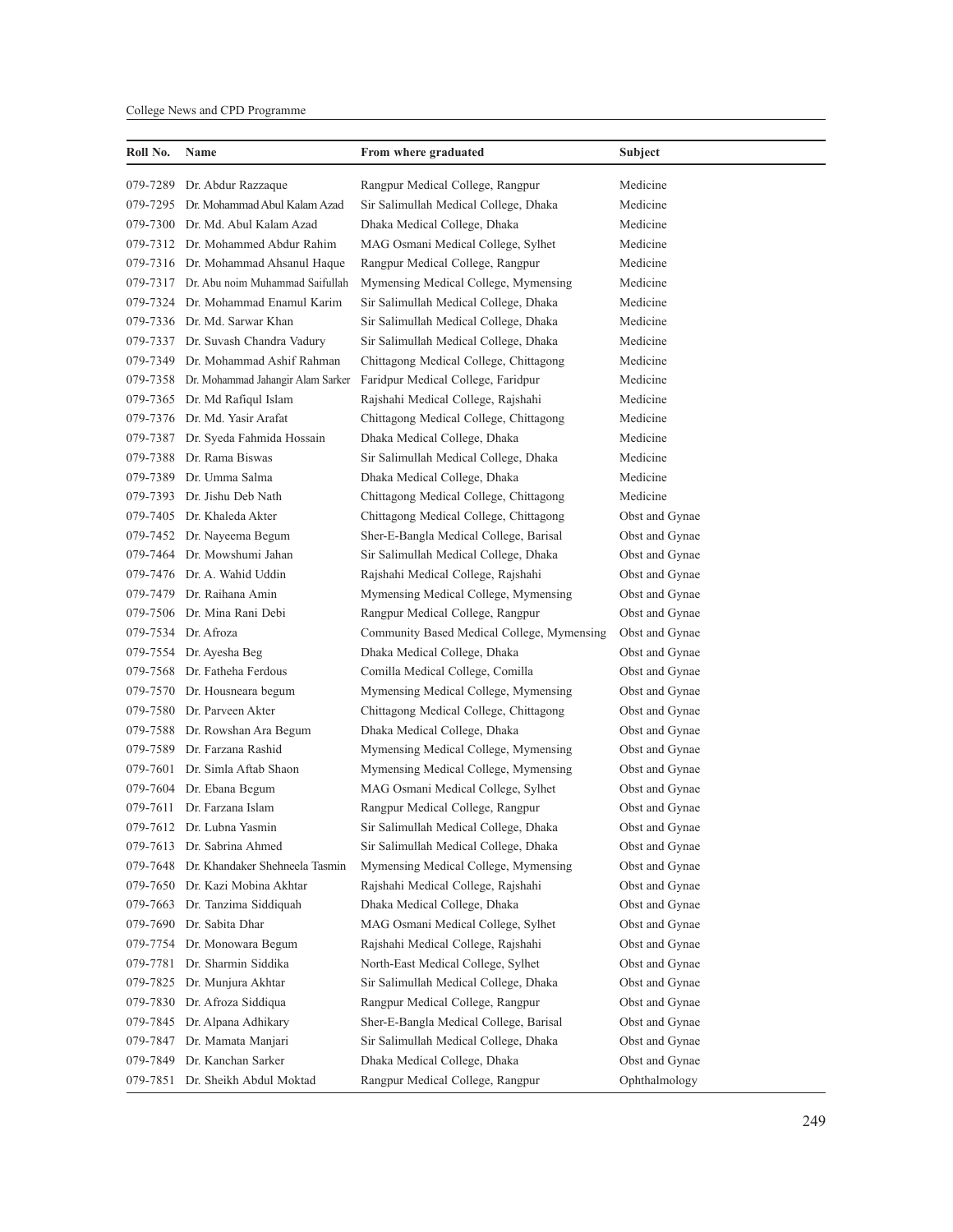| Roll No. | Name                                       | From where graduated                                  | Subject                                   |
|----------|--------------------------------------------|-------------------------------------------------------|-------------------------------------------|
|          | 079-7852 Dr. Farhana Yasmin                | MAG Osmani Medical College, Sylhet                    | Ophthalmology                             |
|          | 079-7855 Dr. Sabrina Rahmatullah           | Armed Forces Medical College, Dhaka                   | Ophthalmology                             |
|          | 079-7860 Dr. Md Nazrul Islam               | Rajshahi Medical College, Rajshahi                    | Ophthalmology                             |
| 079-7863 | Dr. Md Abul Kalam Azad                     | Dhaka Medical College, Dhaka                          | Ophthalmology                             |
|          | 079-7864 Dr. Md. Sibgatullah               | Dhaka Medical College, Dhaka                          | Ophthalmology                             |
|          | 079-7868 Dr. Asif-Ur-Rahman                | Sir Salimullah Medical College, Dhaka                 | Ophthalmology                             |
|          | 079-7869 Dr. Mohammad Syed Jahangir Kabir  | MAG Osmani Medical College, Sylhet                    | Ophthalmology                             |
|          | 079-7876 Dr. Md. Atiquzzaman               | Rajshahi Medical College, Rajshahi                    | Ophthalmology                             |
|          | 079-7877 Dr. Maria Akhtar Dalia            | Rajshahi Medical College, Rajshahi                    | Ophthalmology                             |
|          | 079-7878 Dr. Bipul Chandra Mondal          | Rangpur Medical College, Rangpur                      | Ophthalmology                             |
| 079-7881 | Dr. Dilara Khatun                          | Rajshahi Medical College, Rajshahi                    | Ophthalmology                             |
|          | 079-7883 Dr. Md. Nazrul islam              | Sir Salimullah Medical College, Dhaka                 | Ophthalmology                             |
|          | 079-7884 Dr. Tawfiq Uddin Ahmed            | Khulna Medical College, Khulna                        | Ophthalmology                             |
|          | 079-7887 Dr. Mohammad Mazaharul Islam      | Sher-E-Bangla Medical College, Barisal                | Ophthalmology                             |
|          | 079-7891 Dr. Mohammad Wahidul Islam        | Dhaka Dental College, Dhaka                           | Oral and Maxillofacial Surgery            |
|          | 079-7899 Dr. Md Apel Mamood                | Dhaka Dental College, Dhaka                           | Oral and Maxillofacial Surgery            |
| 079-7904 | Dr. Hasan Mohammad Rizvi                   | Dhaka Dental College, Dhaka                           | Orthodontics and Dentofacial Orthopaedics |
|          | 079-7906 Dr. Md Golam Rubby                | Dhaka Dental College, Dhaka                           | Orthodontics and Dentofacial Orthopaedics |
|          | 079-7908 Dr. Md. Anisur rahman             | Dhaka Dental College, Dhaka                           | Orthodontics and Dentofacial Orthopaedics |
|          | 079-7910 Dr. Md Liakat Ali Hyder           | Dhaka Dental College, Dhaka                           | Orthodontics and Dentofacial Orthopaedics |
|          | 079-7913 Dr. Sarder Mohammad Golam Rabbani | Chittagong Medical College, Chittagong Otolaryngology |                                           |
|          | 079-7921 Dr. Md Aktar Kamal                | Chittagong Medical College, Chittagong                | Otolaryngology                            |
|          | 079-7924 Dr. Md Mostafizur Rahman          | Sher-E-Bangla Medical College, Barisal                | Otolaryngology                            |
|          | 079-7925 Dr. Bicithra Kumar Dey            | Comilla Medical College, Comilla                      | Otolaryngology                            |
|          | 079-7928 Dr. A K M Asaduzzaman             | Sher-E-Bangla Medical College, Barisal                | Otolaryngology                            |
|          | 079-7932 Dr. muhammad ali azad             | Sir Salimullah Medical College, Dhaka                 | Otolaryngology                            |
|          | 079-7938 Dr. Kona Chowdhury                | Dhaka Medical College, Dhaka                          | Paediatrics                               |
|          | 079-7943 Dr. Mahmuda Zaman                 | Dhaka Medical College, Dhaka                          | Paediatrics                               |
|          | 079-7944 Dr. Most. Umme habiba begum       | Rangpur Medical College, Rangpur                      | Paediatrics                               |
|          | 079-7945 Dr. Most. Ummekulsum begum        | Dinajpur Medical College, Dinajpur                    | Paediatrics                               |
|          | 079-7949 Dr. Ruma Parvin                   | Jahurul Islam Medical College, Bajitpur               | Paediatrics                               |
|          | 079-7975 Dr. Banita Mistry                 | Dhaka Medical College, Dhaka                          | Paediatrics                               |
|          | 079-7976 Dr. Mahbuba Sultana               | Sir Salimullah Medical College, Dhaka                 | Paediatrics                               |
|          | 079-7983 Dr. Be-Nazir Ahmmad               | Rajshahi Medical College, Rajshahi                    | Paediatrics                               |
|          | 079-7998 Dr. Farah Diba                    | Rajshahi Medical College, Rajshahi                    | Paediatrics                               |
| 079-8003 | Dr. Rumy Tabrez Hyder                      | Dhaka Medical College, Dhaka                          | Paediatrics                               |
|          | 079-8005 Dr. Md Jahidur Rahman             | Dhaka Medical College, Dhaka                          | Paediatrics                               |
|          | 079-8018 Dr. Md Jashim Uddin               | Sher-E-Bangla Medical College, Barisal                | Paediatrics                               |
| 079-8021 | Dr. Ashis Kumar Halder                     | Sher-E-Bangla Medical College, Barisal                | Paediatrics                               |
| 079-8026 | Dr. Nusrat Nahar                           | Rangpur Medical College, Rangpur                      | Paediatrics                               |
| 079-8036 | Dr. Monika Mazumder                        | Rangpur Medical College, Rangpur                      | Paediatrics                               |
|          | 079-8078 Dr. Md. Khairuzzaman              | Rangpur Medical College, Rangpur                      | Paediatrics                               |
|          | 079-8093 Dr. Farzana Afrooz                | Sir Salimullah Medical College, Dhaka                 | Paediatrics                               |
|          | 079-8094 Dr. Tasnima Ahmed                 | Mymensing Medical College, Mymensing                  | Paediatrics                               |
| 079-8099 | Dr. Farhana Rahman                         | Dhaka Medical College, Dhaka                          | Paediatrics                               |
|          | 079-8103 Dr. Md. Imamur rashid             | Mymensing Medical College, Mymensing                  | Physical Medicine & Rehabilitation        |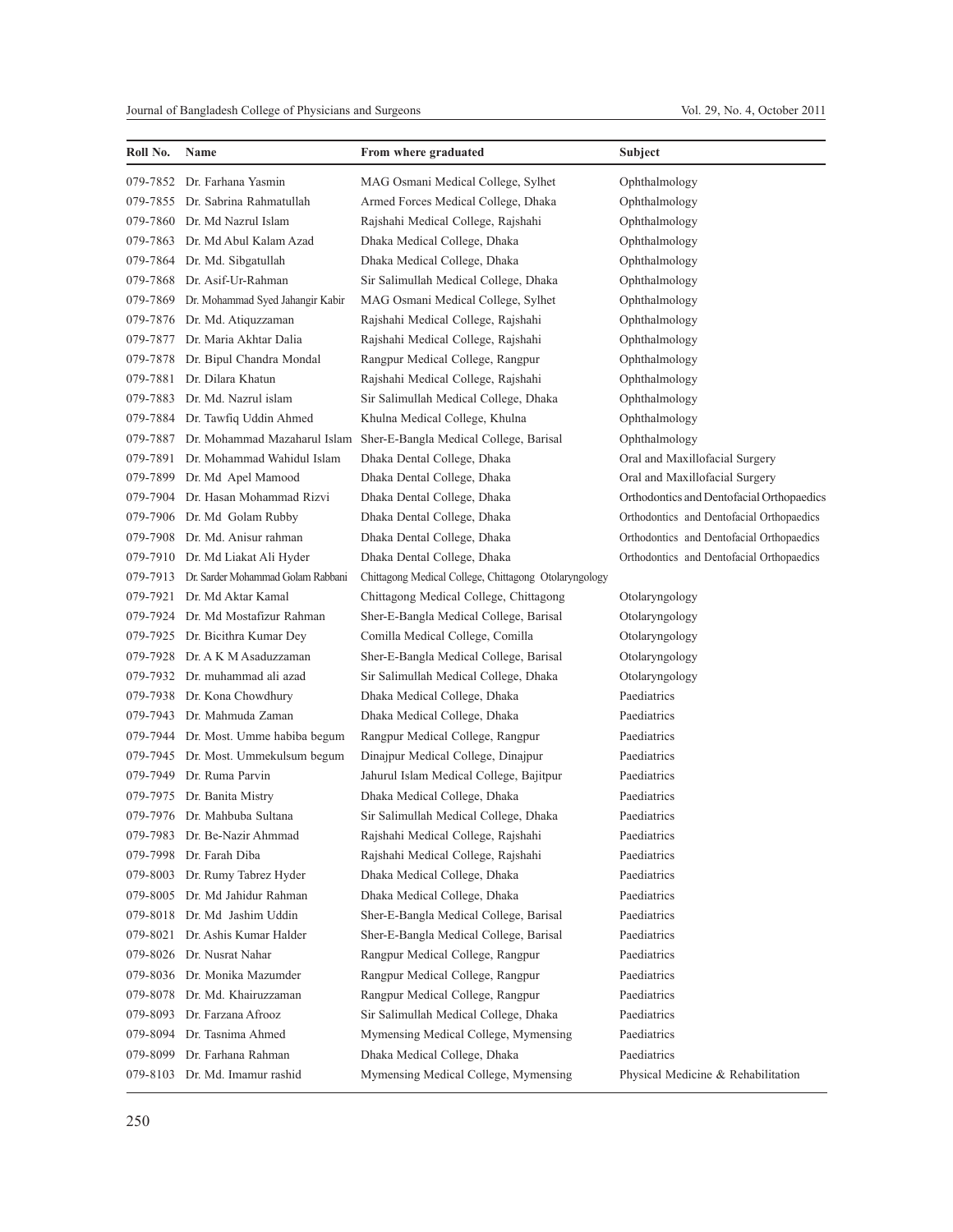#### College News and CPD Programme

| Roll No. | Name                                      | From where graduated                                             | Subject                            |
|----------|-------------------------------------------|------------------------------------------------------------------|------------------------------------|
| 079-8104 | Dr. Md. Habibur rahman                    | Faridpur Medical College, Faridpur                               | Physical Medicine & Rehabilitation |
| 079-8107 | Dr. Mohammad Ilias                        | Chittagong Medical College, Chittagong                           | Physical Medicine & Rehabilitation |
|          | 079-8108 Dr. Muhammad Kamrul Hassan       | Chittagong Medical College, Chittagong                           | Physical Medicine & Rehabilitation |
|          | 079-8109 Dr. Mohammad Tariqul Islam       | Chittagong Medical College, Chittagong                           | Physical Medicine & Rehabilitation |
| 079-8110 | Dr. Nitai Prashad Dutta                   | Chittagong Medical College, Chittagong                           | Physical Medicine & Rehabilitation |
| 079-8113 | Dr. Niaz Mohammad Khan                    | Sir Salimullah Medical College, Dhaka                            | Psychiatry                         |
| 079-8114 | Dr. Mohammad Tariqul Alam                 | Sher-E-Bangla Medical College, Barisal                           | Psychiatry                         |
| 079-8128 | Dr. Kazi Iftekhar Uddin Ahmed             | Faridpur Medical College, Faridpur                               | Radiotherapy                       |
| 079-8129 | Dr. Tapash Mitra                          | Chittagong Medical College, Chittagong                           | Radiotherapy                       |
|          | 079-8130 Dr. Mohammad Ali Asgar Chowdhury | Chittagong Medical College, Chittagong                           | Radiotherapy                       |
| 079-8131 | Dr. Mohammad Kamruzzaman                  | Chittagong Medical College, Chittagong                           | Radiotherapy                       |
|          | 079-8163 Dr. Mohammad Ershad Alam         | Rangpur Medical College, Rangpur                                 | Surgery                            |
|          | 079-8175 Dr. Md. Jahidul islam            | Shahid Ziaur Rahman Medical College, Bogra                       | Surgery                            |
|          | 079-8200 Dr. Md. Touhidul islam           | Dhaka Medical College, Dhaka                                     | Surgery                            |
|          | 079-8202 Dr. Md. Aziz ullah               | Sir Salimullah Medical College, Dhaka                            | Surgery                            |
| 079-8221 | Dr. Haridas Saha                          | Mymensing Medical College, Mymensing                             | Surgery                            |
| 079-8223 | Dr. Md Shohidul Islam                     | Dhaka Medical College, Dhaka                                     | Surgery                            |
| 079-8231 | Dr. Md Ashigur Rahman                     | Chittagong Medical College, Chittagong                           | Surgery                            |
|          | 079-8266 Dr. Md. Shamim hossain           | Rangpur Medical College, Rangpur                                 | Surgery                            |
| 079-8274 |                                           | Dr. Khanduker md. Shohel uillah Rangpur Medical College, Rangpur | Surgery                            |
|          | 079-8296 Dr. Shahidul Huq                 | Jahurul Islam Medical College, Bajitpur                          | Surgery                            |
|          | 079-8298 Dr. Mohammed Rashed Uz Zaman     | Comilla Medical College, Comilla                                 | Surgery                            |
| 079-8308 | Dr. Omar Siddiqui                         | Sir Salimullah Medical College, Dhaka                            | Surgery                            |
|          | 079-8317 Dr. Md Jamal-E-Rabby             | Rangpur Medical College, Rangpur                                 | Surgery                            |
|          | 079-8328 Dr. Md. Rayhanur rahman          | Rajshahi Medical College, Rajshahi                               | Surgery                            |
|          | 079-8339 Dr. Md. Atikul ahsan             | Sir Salimullah Medical College, Dhaka                            | Surgery                            |
|          | 079-8342 Dr. Md. Golam kabir              | Dhaka Medical College, Dhaka                                     | Surgery                            |
|          | 079-8352 Dr. Md. Humayun kabir            | Sir Salimullah Medical College, Dhaka                            | Surgery                            |
| 079-8354 | Dr. Nilufar Shabnam                       | Bangladesh Medical College, Dhaka                                | Surgery                            |
|          | 079-8357 Dr. Ajmal Quader Chowdhury       | Bangladesh Medical College, Dhaka                                | Surgery                            |

The following candidates satisfied the Board of Examiners and are declared to have passed the Preli - FCPS - II Exam held in July 2011 subject to confirmation by the council of Bangladesh College of Physicians and Surgeons

| Roll No. | <b>Name</b>                      | From where graduated                       | <b>Subject</b>      |
|----------|----------------------------------|--------------------------------------------|---------------------|
|          | 013-8409 Dr. Subrata Prokash Kar | Sher-E-Bangla Medical College, Barisal     | Preli – Medicine    |
|          | 013-8434 Dr. Mahmuda Khatun      | Z.H. Sikder Women's Medical College, Dhaka | Preli – Paediatrics |
|          | 013-8435 Dr. Nishat Jahan        | Rajshahi Medical College, Rajshahi         | Preli – Paediatrics |
|          | 013-8442 Dr. Kazi Imran Ahmed    | Sher-E-Bangla Medical College, Barisal     | Preli – Surgery     |
|          | 013-8449 Dr. Md. Towhid belal    | Sir Salimullah Medical College, Dhaka      | Preli – Surgery     |
|          | 013-8463 Dr. Md Shariful Islam   | Shahid Ziaur Rahman Medical College, Bogra | Preli – Surgery     |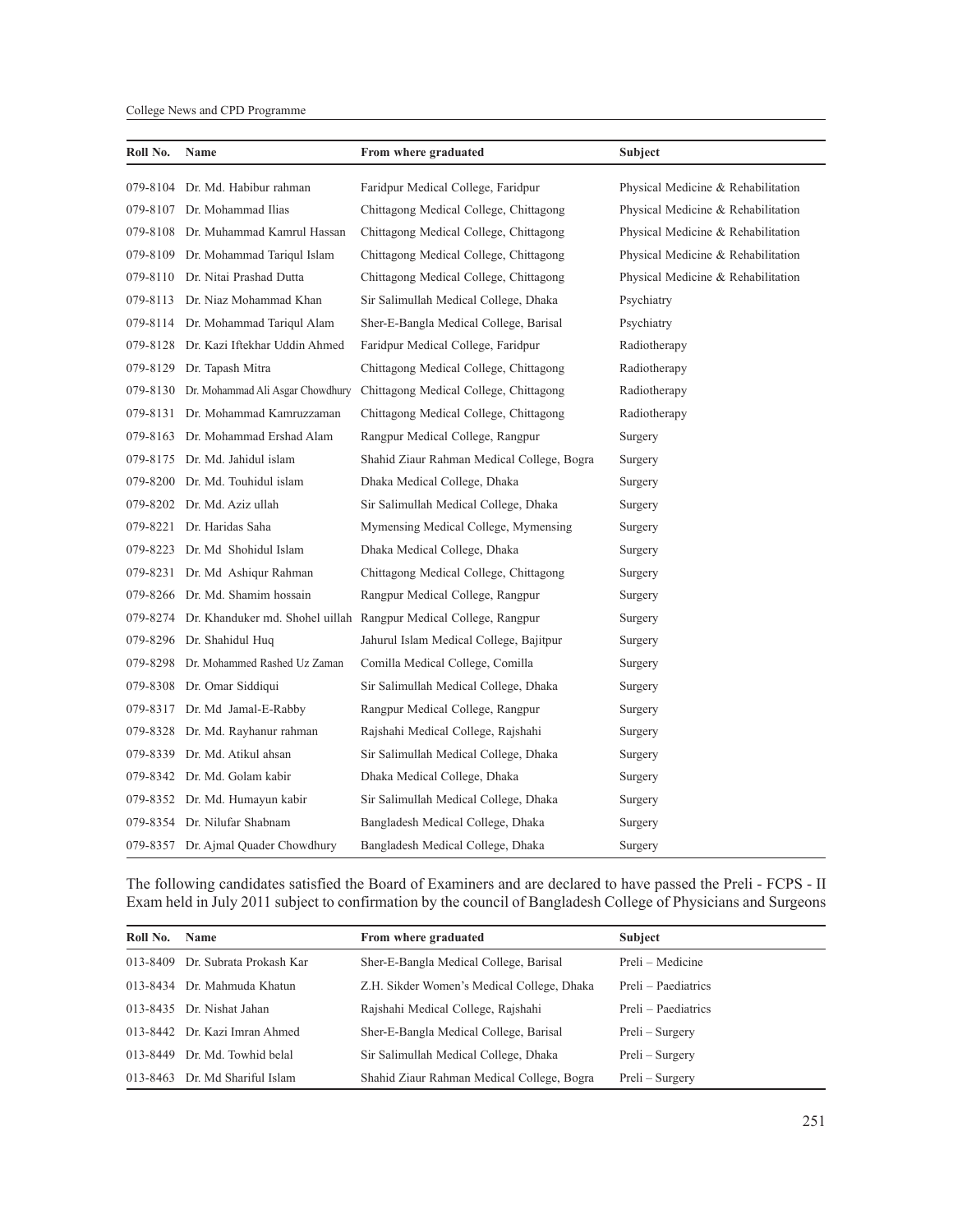| Roll No. | Name<br>From where graduated             |                                            | Subject                     |
|----------|------------------------------------------|--------------------------------------------|-----------------------------|
| 079-9002 | Dr. Rashed Minhaz Siddiquei              | MAG Osmani Medical College, Sylhet         | Anaesthesiology             |
|          | 079-9006 Dr. Md. Kutub Uddin Khan        | Sher-E-Bangla Medical College, Barisal     | Anaesthesiology             |
| 079-9007 | Dr. Sattayajit Dutta                     | Sher-E-Bangla Medical College, Barisal     | Anaesthesiology             |
| 079-9010 | Dr. Monirul Islam                        | Rajshahi Medical College                   | Anaesthesiology             |
| 079-9020 | Dr. Md. Tarikul Hasan                    | Shahid Ziaur Rahman Medical College, Bogra | Anaesthesiology             |
|          | 079-9032 Dr. Mohammad Elias Hossain      | Sir Salimullah Medical College, Dhaka      | Clinical Pathology          |
|          | 079-9034 Dr. Rubaiyat-E-Mortaz           | Bangladesh Medical College, Dhaka          | Clinical Pathology          |
|          | 079-9035 Dr. Most. Sarmin Sultana        | Rajshahi Medical College                   | Clinical Pathology          |
|          | 079-9036 Dr. Md. Saiful Islam            | Sher-E-Bangla Medical College, Barisal     | Clinical Pathology          |
|          | 079-9045 Dr. ANM Nazmul Hoque            | Dhaka Dental College, Dhaka                | Dental Surgery              |
|          | 079-9048 Dr. Mohd. Nurul Alam            | Dhaka Medical College, Dhaka               | Dermatology and Venereology |
| 079-9050 | Dr. Laila Afroz                          | Sir Salimullah Medical College, Dhaka      | Dermatology and Venereology |
| 079-9060 | Dr. Md. Delwar Hossain                   | Rangpur Medical College                    | Family Medicine             |
|          | 079-9064 Dr. Sanchay Kumar Biswas        | Rajshahi Medical College, Rajshahi         | Family Medicine             |
|          | 079-9068 Dr. Khan Shakil Ahmed           | Jahurul Islam Medical College, Bajitpur    | Forensic Medicine           |
|          | 079-9069 Dr. Md. Rezaul Karim            | Armed Forces Medical College, Dhaka        | Forensic Medicine           |
|          | 079-9071 Dr. A.K.M. Shafiuzzaman         | Rangpur Medical Colllege, Rangpur          | Forensic Medicine           |
|          | 079-9072 Dr. Mohammed Mazharul Islam     | Community Based Medical College, Mymensing | Forensic Medicine           |
| 079-9081 | Dr. Hiranmoy Dutta                       | Chittagong Medical College, Chittagong     | Medicine                    |
|          | 079-9098 Dr. Rajib Ghosh                 | Dhaka Medical College, Dhaka               | Medicine                    |
| 079-9114 | Dr. Mohammed Nasir Uddin                 | Chittagong Medical College, Chittagong     | Medicine                    |
|          | 079-9130 Dr. Rabiul Alam Md. Erfan Uddin | Dhaka Medical College, Dhaka               | Medicine                    |
|          | 079-9166 Dr. Md. Ahsan Ullah Rumi        | Sir Salimullah Medical College, Dhaka      | Medicine                    |
|          | 079-9186 Dr. Shahana Sultana             | Sher-E-Bangla Medical College, Barisal     | Obst and Gynae              |
|          | 079-9194 Dr. Seema Rani Dabee            | Sir Salimullah Medical College, Dhaka      | Obst and Gynae              |
|          | 079-9197 Dr. Amina Khatunn               | Rajshahi Medical College, Rajshahi         | Obst and Gynae              |
|          | 079-9223 Dr. Ayesha Aktar                | Sher-E-Bangla Medical College, Barisal     | Obst and Gynae              |
| 079-9237 | Dr. Runa Laila                           | MAG Osmani Medical College, Sylhet         | Obst and Gynae              |
|          | 079-9256 Dr. Romena Akter                | Sher-E-Bangla Medical College, Barisal     | Obst and Gynae              |
|          | 079-9259 Dr. Mahabuba Ahmed              | Chittagong Medical College, Chittagong     | Obst and Gynae              |
| 079-9261 | Dr. Sharmin Hossain                      | Medical College for Women, Uttara, Dhaka   | Obst and Gynae              |
| 079-9263 | Dr. Ayesha Nazneen                       | Chittagong Medical College, Chittagong     | Obst and Gynae              |
| 079-9267 | Dr. Kamrunnahar                          | Rangpur Medical Colllege, Rangpur          | Obst and Gynae              |
| 079-9270 | Dr. Shamima Afroz                        | Sher-E-Bangla Medical College, Barisal     | Obst and Gynae              |
|          | 079-9273 Dr. Roksana Begum               | Sir Salimullah Medical College, Dhaka      | Obst and Gynae              |
| 079-9274 | Dr. Rawshan Ara Begum                    | Rangpur Medical College, Rangpur           | Obst and Gynae              |
| 079-9281 | Dr. Shamima Hasrin                       | Sir Salimullah Medical College, Dhaka      | Obst and Gynae              |
| 079-9284 | Dr. Fahmida Monir                        | Chittagong Medical College, Chittagong     | Obst and Gynae              |
| 079-9287 | Dr. Minara Sidker                        | Faridpur Medical College, Faridpur         | Obst and Gynae              |
| 079-9295 | Dr. Fatema Khatyun                       | Sir Salumullah Medical College, Dhaka      | Obst and Gynae              |
| 079-9297 | Dr. Anumanara                            | Rajshahi Medical College, Rajshahi         | Obst and Gynae              |
| 079-9307 | Dr. Aysha Siddiquea                      | Mymensingh Medical College, Mymensing      | Obst and Gynae              |
| 079-9309 | Dr. Eliza Shireen                        | Mymensingh Medical College, Mymensing      | Obst and Gynae              |
| 079-9314 | Dr. Sazia Parveen                        | Bangladesh Medical College, Dhaka          | Obst and Gynae              |
| 079-9316 | Dr. AKM Rezaul Islam                     | Rangpur Medical College, Rangpr            | Ophthalmology               |
| 079-9317 | Dr. Uhammad Nazmul Haque                 | Chittagong Medical College, Chittagong     | Ophthalmology               |

The following candidates satisfied the Board of Examiners and are declared to have passed the MCPS Examination held in July 2011 subject to confirmation by the council of Bangladesh College of Physicians and Surgeons.